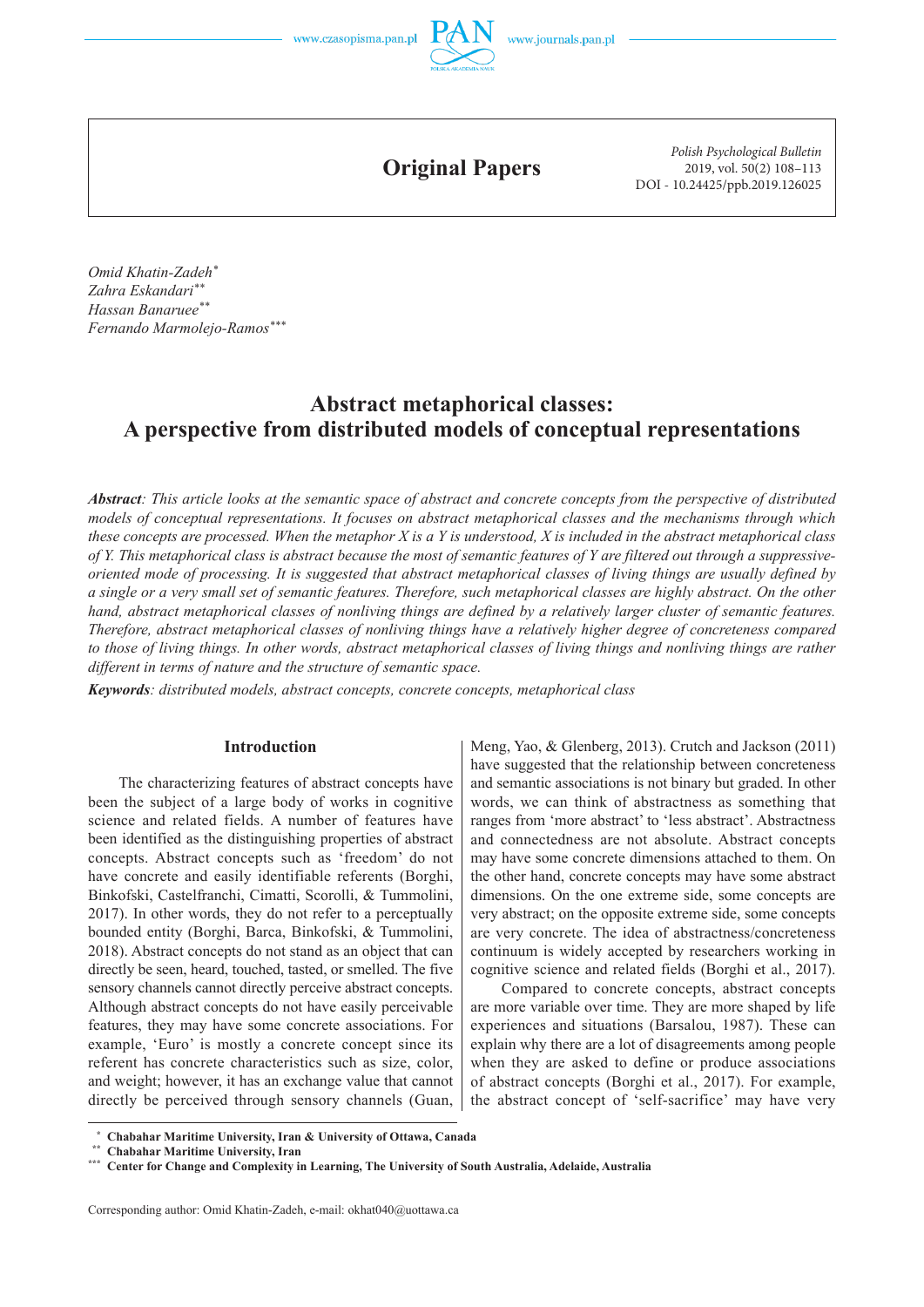

109 *Abstract metaphorical classes: A perspective from distributed models of conceptual representations*

different semantic associations for two individuals. In fact, this concept can have very different interpretations in two different situations or in two different cultural contexts. The connotations of many abstract concepts could be pretty different for two individuals living in the two different contexts of tribal areas and modern metropolitans. Over the time and as a result of developments in human life experiences, some abstract concepts may receive new semantic dimensions.

It has been suggested that abstract concepts are relational in nature (Barsalou, 2003; Gentner, 1981; Gentner & Boroditsky, 2001; Markman & Stilwell, 2001). In other words, they are characterized by their associations with external concepts rather than their intrinsic features (Wiemer-Hastings & Xu, 2005). According to this proposal, a concrete concept such as 'wood' is largely characterized by its own inherent features such as being solid and having a certain color. On the other hand, the abstract concept of 'freedom' is mainly understood on the basis of its associations with other concepts such as freedom of speech, voting, parliament, and democratic society. This abstract concept does not have intrinsic features such as size, color, and taste. These intrinsic features stand independently. On the other hand, the relational features cannot stand independently. They are reliant on the relationship between two or among several objects. To give another example, the abstract concept of 'democracy' does not have color, shape, sound, or weight; it cannot be kicked or bitten. This concept may be understood through its associations with other concepts such as majority and republic (Pecher, Boot, & Van Dantzig, 2011). In other words, this concept is understood in the context of a democratic society which has certain characteristics.

Another feature of abstract concepts is diversity or heterogeneity of members that are linked to each other; therefore, context in which these concepts are understood play an important role in putting them in one category of related abstract concepts (Borghi et al., 2017). For example, a democratic society provides a context in which the abstract concepts of 'freedom, democracy, human rights, respects for various ideologies' are understood. Although these concepts are heterogeneous in many respects, all of them could be associated with each other in the context of a democratic society. This is also the case with members of concrete categories. For example, in the broad context of 'land', all members of the category of 'animals' coexist (Borghi, Caramelli, & Setti, 2005; Heit & Barsalou, 1996; Murphy & Wisnieski, 1989). Every category is represented by a general term under which all members are subordinated. The general term of 'animal' represents a very broad category that includes a large number of subcategories. One of them is the subcategory of birds. Even this subcategory itself has a number of subcategories. In this way, a very large tree diagram is created in which various categories of animals are included. Among members of every category, some are more typical than others (Carroll, 2008; Yule, 2006). In the category of animals, 'lion', for example, is one of the most typical or one of the most representative members in some cultures.

# **Defining features of classes in the hierarchical order**

In the hierarchical tree of 'animals', some members are more general than others. In other words, some are superordinate of other categories. For example, 'animal' is the superordinate term for 'fish'. 'Fish' itself is the superordinate term for 'shark' and 'whale'. 'Shark' itself is a superordinate term for a variety of species of sharks such as 'hammerhead' and 'sand shark'. According to Khatin-Zadeh and Vahdat (2015), those members which are at lower levels in such tree diagrams are defined by a larger number of semantic features. In these tree diagrams, when we move downward, members become more specific. In other words, more specific members, which are in lower positions in the hierarchical tree, are defined by a larger number of semantic features. On the other hand, those members which are at higher levels are more general and are defined by a smaller number of semantic features. For example, the set of semantic features that define the category of 'animal' is much smaller than the set of semantic features that define the category of 'zebra'. In fact, the set of semantic features that define the category of 'animal' is a subset of the set of semantic features that define the category of 'zebra'. The logical statement 'Every zebra is an animal but every animal is not a zebra' expresses the same thing. In other words, every semantic feature of the category of 'animal' belongs to the category of 'zebra' but every semantic feature of 'zebra' does not belong to the category of 'animal'. The features of 'breathing', 'having eye', and 'having ear' belong to all animals, including 'zebra'. However, there are some features that are specific to 'zebra'. That is why more specific categories are defined by a larger number of semantic features. The highest category in every tree diagram, which is the most general category, is defined by the minimum number of semantic features.

Khatin-Zadeh and Vahdat (2015) suggest that abstract metaphorical categories have a similar characteristic. They add that every abstract metaphorical class is defined by a salient semantic feature. Therefore, any abstract metaphorical category can be seen as a general class in which a large number of concretely heterogeneous concepts are included. Although these concepts are concretely different in many respects, they share a salient semantic feature. This salient semantic feature is the defining characteristic of abstract metaphorical class. High degree of generality is a feature that is shared by general concrete concepts and abstract concepts. In fact, abstractness and generality can be considered to be equivalent. However, we should distinguish among different kinds of generality. When we closely examine general categories, we could see that generality has a variety of types. Identifying these differences among various types of generality can help us to acquire a deeper understanding of the processes through which concepts are comprehended. The following section discusses the various types of generality and the ways that these types of generality could be seen as abstractness.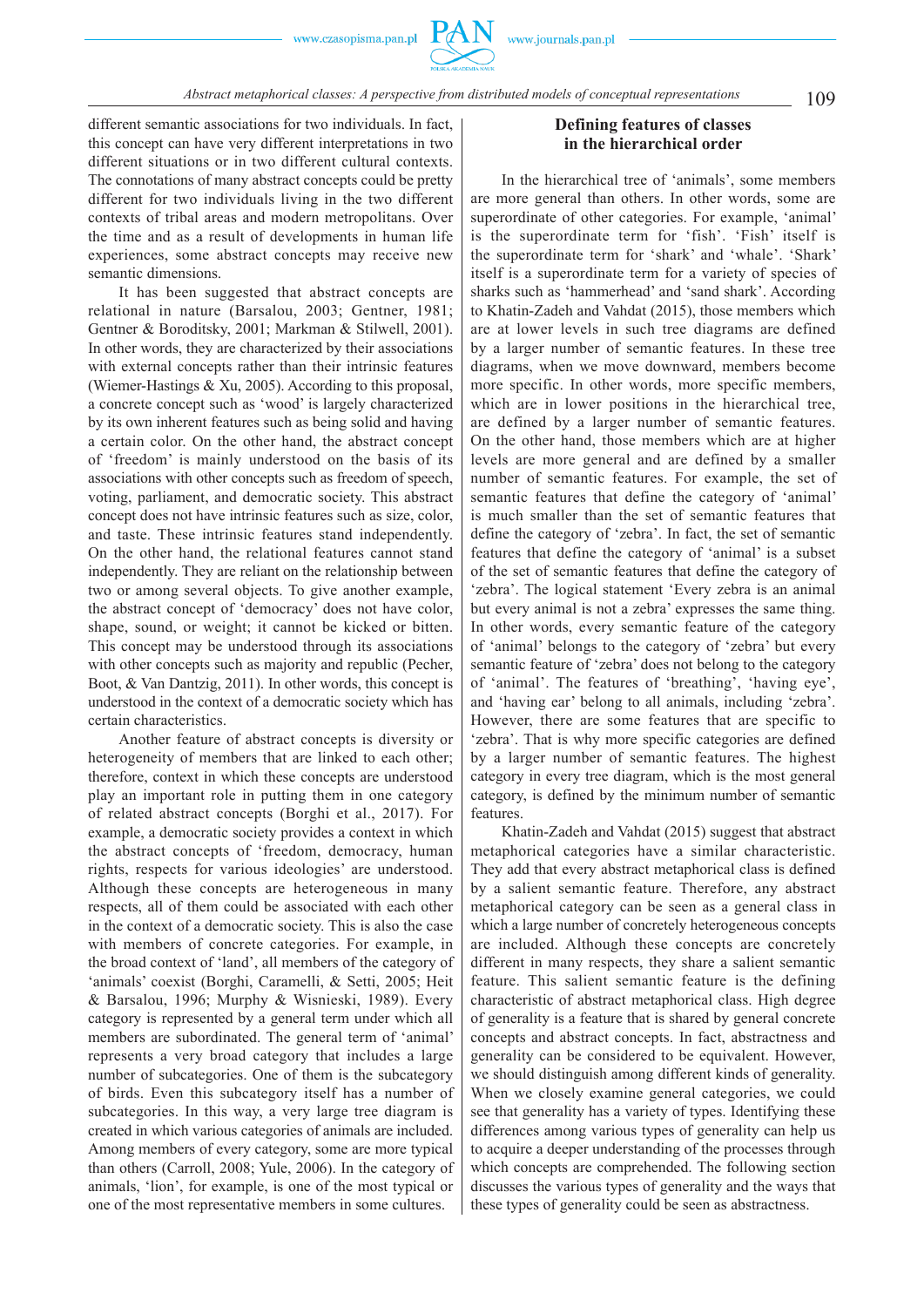

110 *Omid Khatin-Zadeh, Zahra Eskandari, Hassan Banaruee, Fernando Marmolejo-Ramos*

#### **Generality**

The term *generality* could be interpreted in a number of ways. Various types of generality in mathematics and science have been discussed in the literature of various fields of science (Chemla, Chorlay, & Rabouin, 2016). Perhaps the most known of generality is in the classification of concrete objects such as animals, plants, and artifacts. In this type of classification, some salient semantic features define the general classes. For example, the general class of 'animal' could be defined by the semantic features of 'breathing', 'eating', and 'moving on the earth'. Lessgeneral classes of animals are defined by a larger number of semantic features. The class of 'fish' has all features of animals plus 'living in the water'. The subspecies of fish still have some specific features. This type of generality and classification is based on the inherent features of members. Another type of generality and classification is based on the function. The classification of artifacts is usually based on their function. For example, the function of 'sitting' is the defining feature of a variety of tools that are used for sitting. 'Furniture', 'couch', 'desk', and 'armchair' are some of these classes of artifacts. The bases of these two types of classification are different. While the first one is based on the inherent features of members, the second one is based in what the members are used for. In both cases, it can be said that an abstract higher-level concept is realized in a variety of lower-level concepts. When we talk about 'animal' as a general category, we do not have any specific species with specific semantic features in our mind. We talk about a very general concept which is specified by a very small number of semantic features. This general concept is free from size, color, weight, and many other concrete features. This general concept has a higher degree of abstractness compared to lower-level specific concepts which are specified by a much larger set of semantic features. For example, the lower-level specific concept of 'elephant' has size, weight, color, and sound that can be perceived through our sensory channels.

A one-to-one correspondence between parallel relations in two analogical systems can be the basis of another kind of generality. When an object with a higher level of electrical potential is connected to an object with a lower level of electrical potential by an electrical conductor, the electricity current moves from the first object to the second one. This system has a large number of analogical systems. For example, when a container with a higher gas pressure is connected to another container with a lower gas pressure, the gas moves from the first container to the second one. This system is analogical with the former system. Another example consists of an object with a higher temperature connected to an object with a lower temperature by a heat conductor. In this system, the heat moves from the first object to the second one (Falkenhainer, Forbus, & Gentner, 1989). There are many other systems that operate in the same manner (e.g. the movement of liquids from a high-pressure point to a low-pressure point, the movement of ions from point of a solution to another point). All of these systems are

the low-level realizations of a high-level general system. In this high-level general system, the object *A* is connected to object *B* by a conductor. The value of a parameter in object *A* is higher than the value of the same parameter in object *B*. As a result of this difference, something moves from object *A* to object *B* through the conductor. This type of generality is a structure-based homogeneity among a set of concretely different systems.

The cases of generality that were discussed in this section indicate that high-level abstract concepts may be defined in a variety of ways, such as a certain feature (animate things), function of a group of things (artifacts), or the structure that is shared by a group of systems. Therefore, abstractness could be based on a variety of factors. This can explain why there is a variety of factors. The fine-grained differences among different types of abstract concepts have been examined in a number of studies that have employed new tools (Desai, Reilly, & van Dam, 2018; Ghio, Haegert, Vaghi, & Tettamanti, 2018; Rice, Hoffman, Binney, & Lambon Ralph, 2018) and in studies that have focused on sub-types of abstract concepts (Brookshire & Casasanto, 2018; Fingerhut & Prinz, 2018). The aim of these studies has been to explore the differences in the nature of concepts and their neural underpinnings (Borghi et al., 2018). The next section discusses the semantic spaces of animate and inanimate things. This is done by looking at the structural spaces of these categories from the perspective of distributed models of conceptual representations.

#### **Distributed models of conceptual representations**

Distributed models of conceptual representations are a group of models that have been suggested to describe semantic space of concepts. According to these models, meanings of concepts have a componential nature; that is, concepts are represented by smaller units of meaning which are called semantic features (Taylor, Devereux, & Tyler, 2011). These models assume that every semantic feature is represented by a node or a set of nodes in a connectionist network, and the processing corresponds to the co-activation of all those nodes that represent semantic features of that concept (Caramazza, Hillis, Rapp, & Romani, 1990; Masson, 1995; McRae, de Sa, & Seidenberg, 1997; Moss, Tyler, & Taylor, 2007; Tyler, Durrant-Peatfield, Levy, Voice, & Moss, 1996; Tyler & Moss, 2001; Tyler, Moss, Durrant-Peatfield, & Levy, 2000; Vigliocco, Vinson, Lewis, & Garrett, 2004). The conceptual structure account is one of distributed models of conceptual representations that claims correlational strength and distinctiveness determine how concepts are structured (Taylor et al., 2011). It has been argued that living and nonliving things have different internal semantic structures (Moss et al., 2007; Moss, Tyler, & Jennings, 1997; Tyler & Moss, 2001). Taylor et al. (2011) summarize the results of the mentioned studies and say that the internal semantic structures of living things have four main characteristics:

1) they have large clusters of highly-shared features,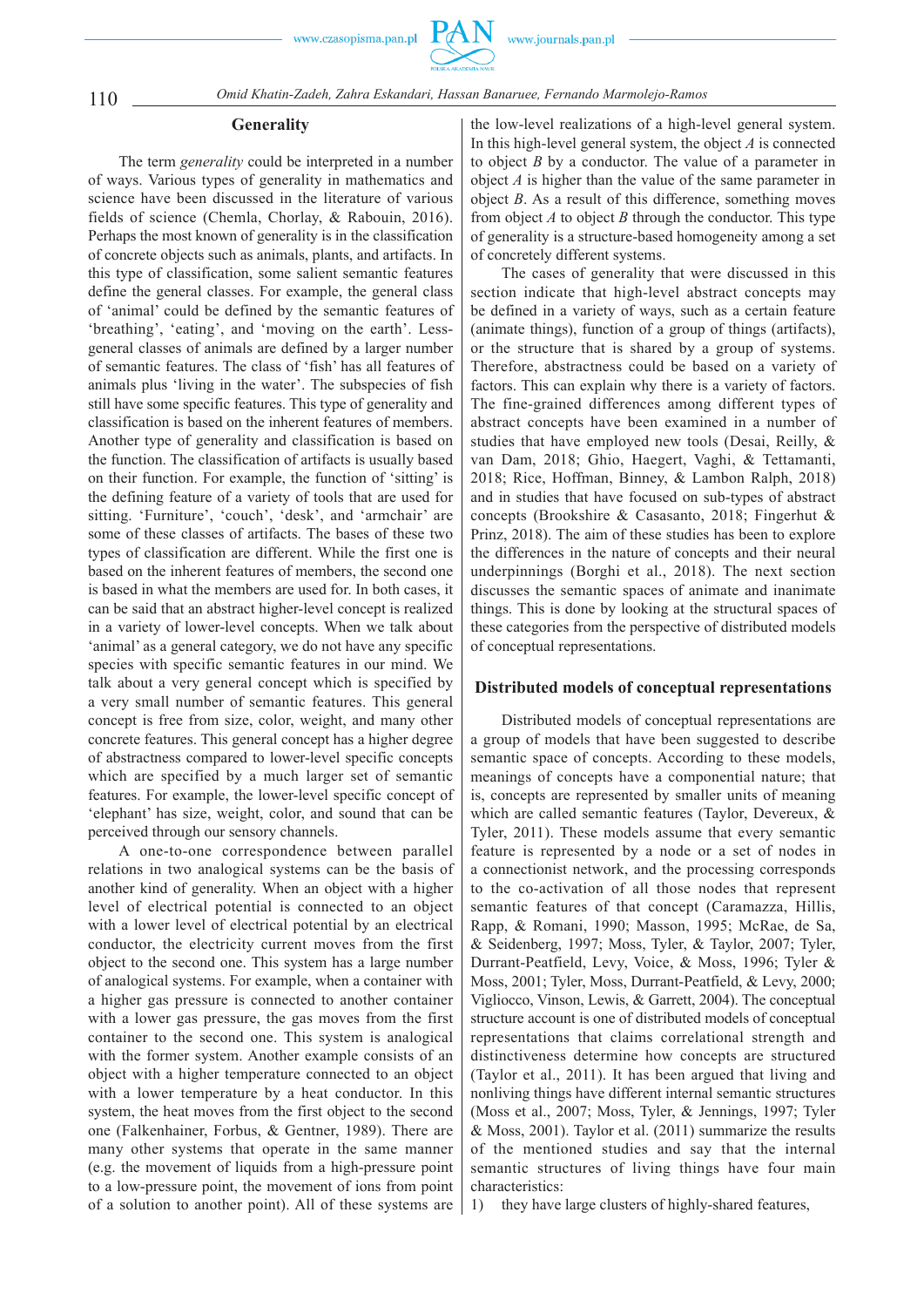### 111 *Abstract metaphorical classes: A perspective from distributed models of conceptual representations*

- 2) the highly-shared features are strongly correlated (for example, ‹has eye› and ‹has nose›),
- 3) they have fewer distinctive features,
- 4) the distinctive features have a low degree of co-occurrence with other features (for example, the distinctive feature of ‹has stripes› has a low degree of co-occurrence with other features of tiger).

On the other hand, the internal semantic structures of nonliving things have these characteristics (Moss et al., 1997, 2007; Randall, Moss, Rodd, Greer, & Tyler, 2004; Taylor, Salamoura, Randall, Moss, & Tyler, 2008):

- 1) they have smaller clusters of features with relatively more distinctive features,
- 2) there is a strong form-function relationship between some semantic features (for example, ‹has blades› and ‹cuts›),
- 3) distinctive features are more strongly correlated.

The difference between internal semantic spaces of living things and nonliving things could explain why general classes of living things are different from general classes of nonliving things. The semantic spaces of living and nonliving things have been shown in Figure 1.

In the semantic space of living things, the highlyshared features have been shown inside the circle and distinctive features have been shown outside the circle. If the general class is defined by one feature that is outside the circle, all of the features that are inside the circle are filtered out. This is particularly the case with the understanding of metaphors. Most theories of metaphor comprehension look at metaphors from a general perspective. These theories do not distinguish between various types of metaphors. Consequently, the processes that are involved in the understanding of special metaphors are not described by these theories. In the metaphor *X is a Y*, *X* is called the topic and *Y* is called the vehicle. As mentioned previously, semantic spaces of living and nonliving things are different. Therefore, the processes that are involved in the understanding of a metaphor with a living vehicle

may be different from the processes that are involved in the understanding of a metaphor with a nonliving vehicle. Although the general processes involved in the understanding of these two types of metaphor could be described by classic theories in metaphor comprehension, these theories do not offer a detailed picture of the possible differences. The understanding of some special types of metaphors may involve special sub-processes. In order to acquire a comprehensive understanding of metaphor comprehension, we need to distinguish between various types of metaphors and offer a picture of the subprocesses through which special types of metaphors are comprehended.

It has been proposed that metaphors are understood through a mainly suppressive-oriented mechanism of processing (Gernsbacher & Robertson, 1999; Glucksberg, Newsome, & Goldvarg, 2001; Keysar, 1994). According to this proposal, when the metaphor *X is a Y* is processed, the metaphorically-irrelevant features of vehicle (*Y*) are filtered out or suppressed. Then, topic (*X*) is included in a metaphorical class of *Y* (Glucksberg, 2003; Glucksberg & Keysar, 1990). This metaphorical class is defined by metaphorically-relevant features of *Y*. Drawing on this proposal, Khatin-Zadeh and Vahdat (2015) suggest that abstract metaphorical classes are defined by one or at most several semantic features. If the vehicle of the metaphor is a living thing, all highly-shared features of living things, which are inside the circle, are filtered out. This is a special kind of abstraction in which highly-shared features of living things are filtered out. What remains is a partially-abstract general class that is defined by one or at most several semantic features.

In the semantic space of nonliving things, there are smaller clusters of features which are highly correlated. Therefore, the general classes of nonliving things are usually defined by a small set of several highly correlated features. In fact, since degree of correlation among features in every circle of semantic space is high, the whole set





**6HPD** Semantic space of living things **6HPD**  $\alpha$  **6HP**  $\alpha$  **6HP**  $\alpha$  **6HP**  $\alpha$  **6HP**  $\alpha$  **6HP**  $\alpha$  **6HP**  $\alpha$  **6HP**  $\alpha$  **6HP**  $\alpha$  **6HP**  $\alpha$  **6HP**  $\alpha$  **6HP**  $\alpha$  **6HP**  $\alpha$  **6HP**  $\alpha$  **6HP**  $\alpha$  **6HP**  $\alpha$  **6HP**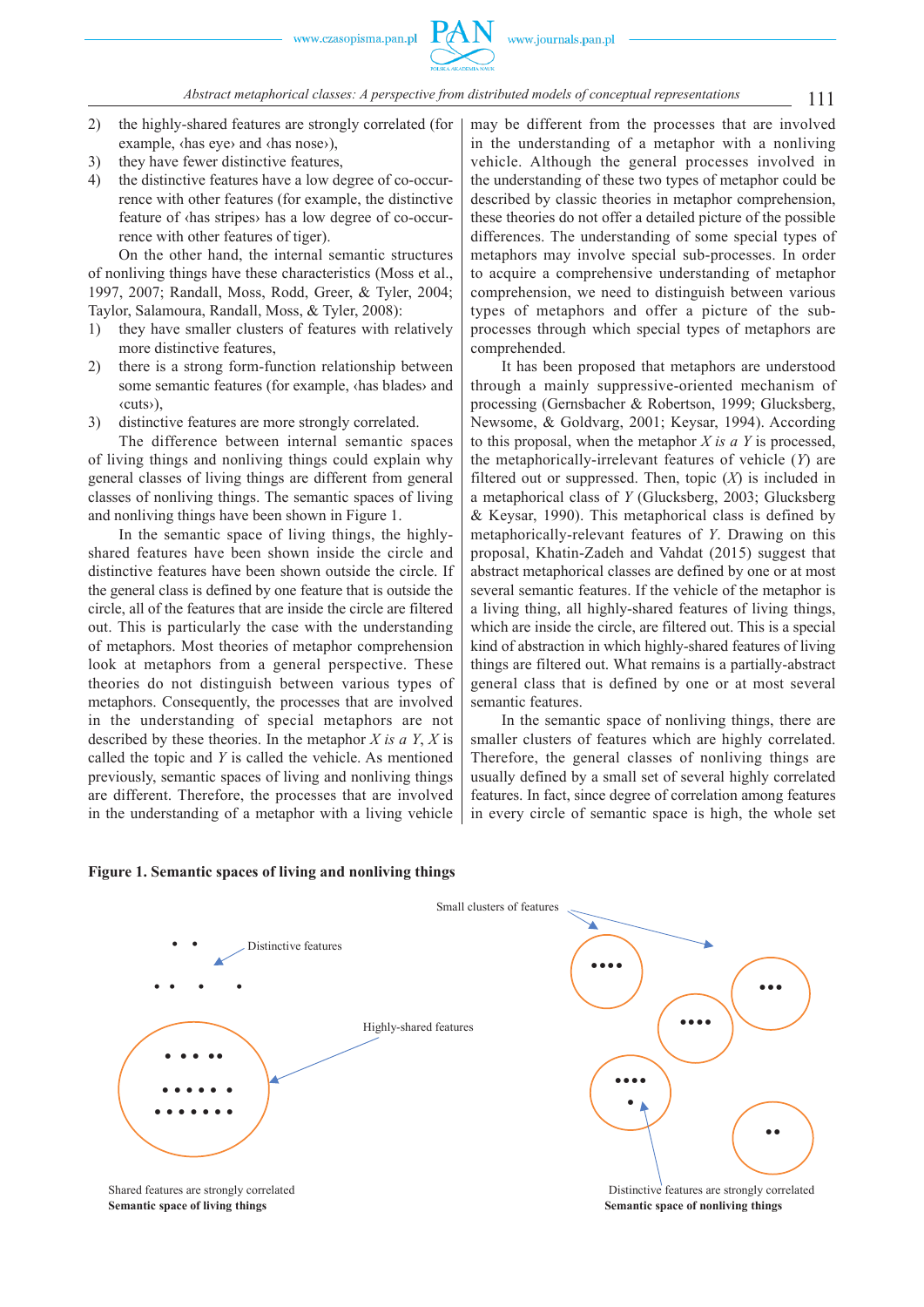

of features in one of the circles becomes the defining set of semantic features of the general class. If the vehicle of a metaphor is a nonliving thing, one circle of features defines the general metaphorical class and the rest of circles, which are metaphorically irrelevant, are filtered out. Since a set of semantic features defines every metaphorical class, degree of abstractness is lower compared to degree of abstractness of metaphorical classes of living things. In other words, general abstract classes of living things are different from general abstract classes of nonliving things in that the former classes are more abstract than the latter. Abstract general classes or metaphorical classes of living things are usually defined by a single highly-distinctive feature. Abstract general classes or metaphorical classes of nonliving things are usually defined by a set of concrete features that are highly correlated. Since the number of concrete semantic features of nonliving things is usually larger than the number of concrete semantic features of living things, metaphorical classes of nonliving things have a higher degree of concreteness. The following section looks at the degree of abstractness of general metaphorical classes from the perspective of distributed models of conceptual representations.

# **Degree of abstractness of general metaphorical classes**

As was mentioned, some evidence suggests that no clear-cut distinction can be made between abstract and concrete concepts. In fact, we can talk about a continuum ranging from highly abstract concepts to highly concrete concepts (Borghi et al., 2017). Between these two extremes, there is a very large number of possibilities. As we move toward the extreme side of abstractness, concepts become increasingly abstract; on the other hand, as we move toward the extreme side of concreteness, concepts become increasingly concrete. Distributed models of conceptual representations could explain why some concepts are more concrete than others. For example, if a concept has visual, audio, haptic, tasting, and olfactory features, it would have a high degree of concreteness. Each one of these five main components (features) may have a large number of subcomponents. For example, the visual component could have many semantic subcomponents (sub-features) related to color, size, and shape of an object. Even these subcomponents (sub-features) could have a large number of minor subcomponents (sub-features). Degree of concreteness of a concept is dependent on the number of features that combine to form the whole of that concept.

The same view can be applicable to general metaphorical classes of concepts. In other words, some general metaphorical classes could be more abstract than other classes. As was mentioned, abstract metaphorical classes of living things are usually defined by a single or a very small set of several semantic features. For example, in the metaphor *My lawyer is a shark*, the metaphorical class of 'shark', in which 'my lawyer' is included, is defined by the semantic features of ‹being aggressive› and ‹being

tenacious›. These semantic features have a very low degree of correlation with other features of living things, as there are a very large number of living things that do not have these two features. Since abstract metaphorical classes of living things are defined by one or a small set of several semantic features, they have a high degree of abstractness.

Since the semantic space of nonliving things is different from the semantic space of living things, the abstract metaphorical classes of nonliving things have a rather different nature. These classes are usually defined by a small cluster of highly-correlated distinctive features; that is, the number of semantic features of such metaphorical classes is usually larger than that of living things. The semantic features that define metaphorical classes of nonliving things are mainly related to the function of nonliving things. The semantic features of ‹having blade›, ‹cuts›, ‹cause of bleeding›, ‹cause of injury›, and ‹cause of pain› are a set of concrete semantic features that are highly correlated. The metaphorical class that is defined by this cluster of features has a relatively higher degree of concreteness compared to those metaphorical classes that are defined by a single semantic feature of a living thing. In other words, we have to distinguish between abstract metaphorical classes of living things and those of nonliving things. These two classes have different semantic spaces and their degrees of abstractness/concreteness are different.

#### **Conclusion**

Abstract concepts have some characterizing features that distinguish them from concrete concepts. A number of theories have been suggested to describe the nature of abstract concepts and the processes through which they are comprehended. Degree of concreteness of a concept is dependent on the number of concretely perceivable features that combine to form the whole of that concept. Therefore, we can assume that there is a wide range of abstractness/ concreteness between the two extreme points of highlyabstract and highly-concrete. This proposal was generalized to abstract metaphorical classes. It was suggested that abstract metaphorical classes of living things have a high degree of abstractness. Abstract classes of living things are highly abstract because they are usually defined by a single or a very small set of semantic features. Therefore, when the vehicle of the metaphor *X is a Y* is a living thing, topic of the metaphor is included in a metaphorical class which has a high degree of abstractness. On the other hand, abstract metaphorical classes of nonliving things have a lower degree of abstractness. Abstract metaphorical classes of nonliving things are less abstract because they are characterized by larger sets of distinctive features. In fact, degree of abstractness of a metaphorical class is dependent on the nature of semantic space of the concept. When the metaphor *X is a Y* is understood, *X* is included in the metaphorical class of *Y*. Depending on whether *Y* is a living thing or a nonliving thing, degree of abstractness/concreteness of the metaphorical class varies. A metaphor with a living vehicle is understood through